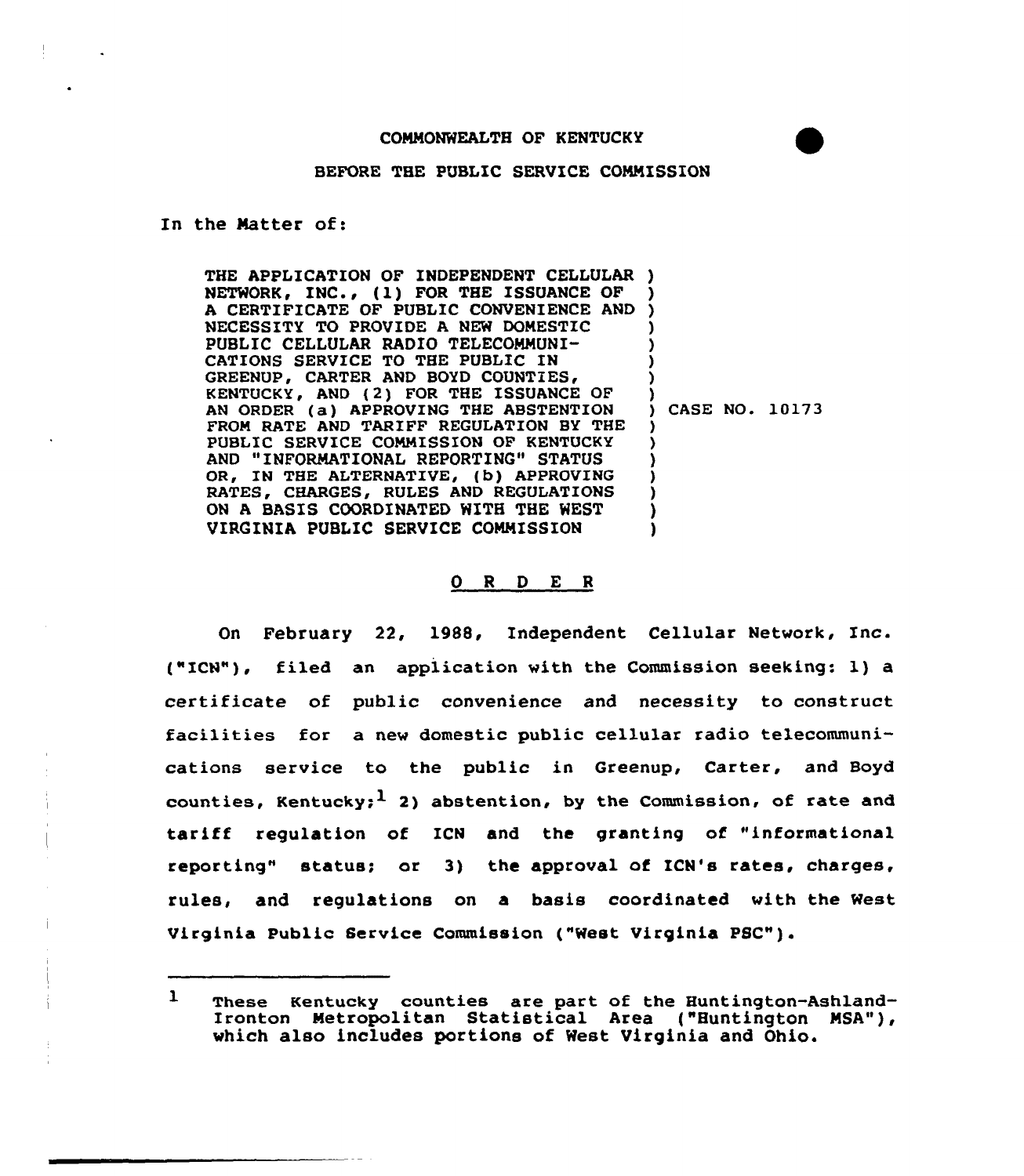The Federal Communications Commission ("FCC"), by public notice, Report No. CL-86-142, Nay 7, 1986, granted a construction permit to GTE Nobilnet, Inc., for construction in the Huntington-Ashland West Virginia/Kentucky/Ohio cellular market. The construction permit was subsequently assigned to ICN, with consent of the FCC, in December l987. Additionally, the FCC has issued a mobile radio station authorization for the currently operating cell site. ICN has notified the FCC of changes in location for the antennas serving cell sites at Laurel Ridge (location 002) and Russell (location 003).

The Commission notes that the West Virginia Public Service Commission, by order of February ll, <sup>1988</sup> (Exhibit <sup>A</sup> to the application), granted a certificate of convenience and necessity to ICN, for the provision of cellular service within the Buntington NSA.

ICN's answers to the Commission's information requests make clear that construction of facilities at the two cell sites located in Kentucky has commenced and is, in fact, virtually complete. ICN is hereby notified that the Commission is to be notified prior to the beginning of construction of any utility facility. Pursuant to KRS 278.020(1):

No person, partnership, public or private corporation or combination thereof shall begin the<br>construction of any plant, equipment, property or of any plant, equipment, property or facility for furnishing to the public any of the services enumerated in KRS 278.010, except retail<br>electric suppliers for service connections to<br>electric-consuming facilities located within its<br>certified territory and ordinary extensions of existing certified territory and ordinary extensions of existing<br>systems in the usual course of business, until such person has obtained from the public service commission a<br>certificate that public convenience and necessity public convenience and necessity require such construction.

 $-2-$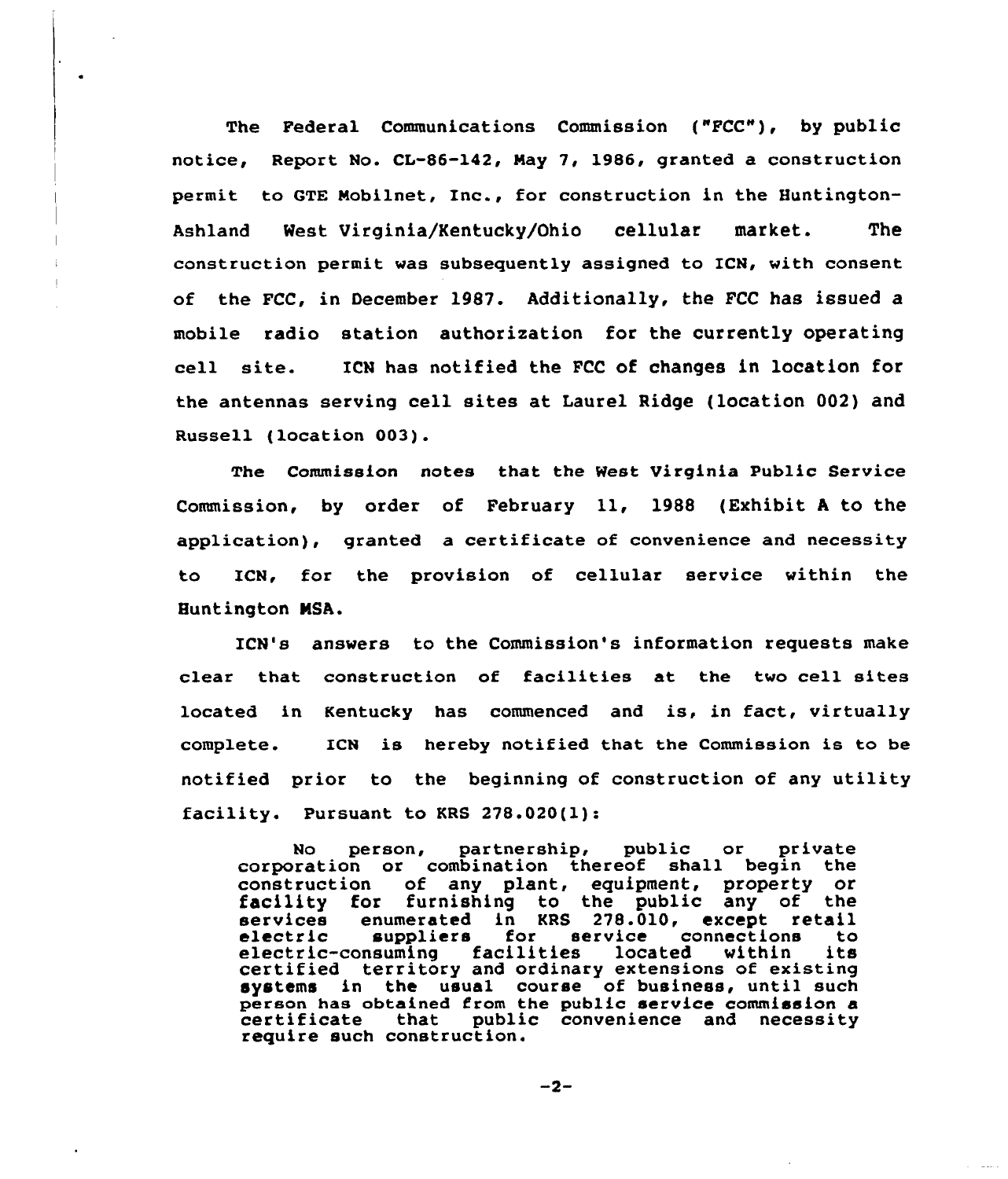The Commission having been preempted by the FCC on the issue of need for cellular services, prior notification serves to inform the Commission of cell site location. The Commission notes that the Kentucky facilities of IcN are constructed at remote dead end locations, with no nearby structures, except for a water tank and guyed radio tower at the Russell cell site. Apparently, neither site is subject to planning and zoning restrictions. The Russell site is leased from the City of Russell, Kentucky. Under the circumstances, no penalty shall be imposed. The facilities having already been constructed, no basis exists for the granting of a Certificate of public convenience and necessity.<sup>2</sup>

Having reviewed the information included as Exhibits  $P$  and  $R$ , as well as the various authorizations issued to ICN by the West Virginia PSC and the FCC, the Commission is convinced that ICN haS the financial, managerial, and technical abilities to provide reasonable service.

ICN's proposed tariff, submitted as Exhibit <sup>N</sup> to the application, is identical to the tariff found reasonable and approved by the West Virginia PSC. The Commission recognizes the need for uniformity, where possible, for cellular utilities providing service in Metropolitan Statistical Areas including parts of more than one state. Therefore, full faith and credit

 $\overline{2}$ ICN is advised that prior approval should be sought before the construction of additional cell sites begins. The application indicates that ICN intends to construct a third Kentucky cell site, near Grayson, in Carter County, Kentucky